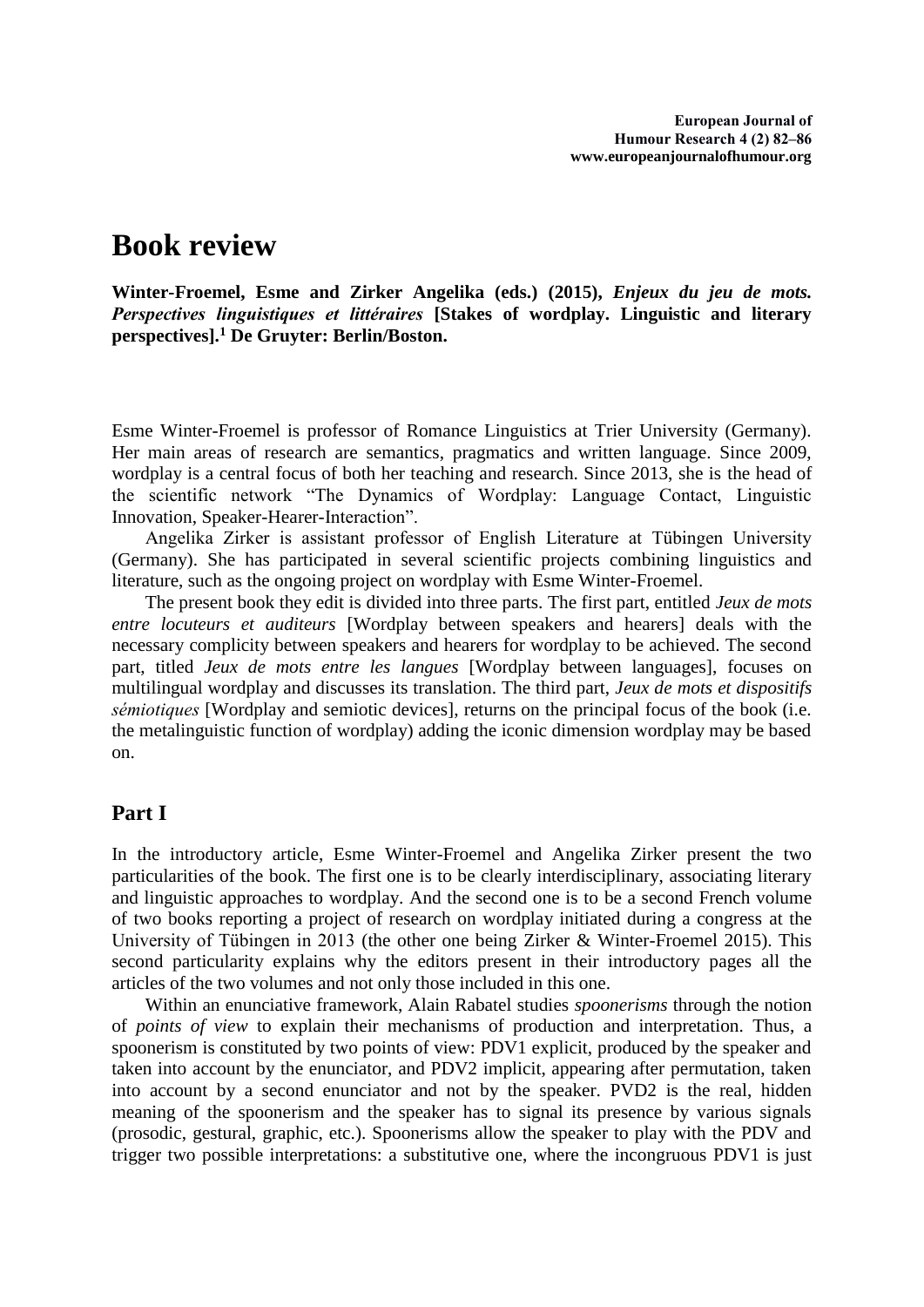an excuse to update PDV2; and a cumulative one, where both PDV1 and PDV2 are "taken in charge", i.e. accepted by the speaker and in accordance with what s/he thinks.

Pauline Beaucé presents her interdisciplinary article on *wordplay in the Fairground Theatre*. Through a historical study of the Fairground Theatre, she focuses on the functions of wordplay through its linguistic mechanisms. Behind the ludicrous dimension, three functions are present: the satirical function (against authors and institutions), the critical one (through parody) and advertising. She concludes her paper insisting on the necessary complicity of the spectator who plays a fundamental role in detecting wordplay.

Patricia Oster's article deals with *wordplay in Marivaux's theatre*. The author focuses on the *metalinguistic dimension* of Marivaux's wordplay which she defines as a way to analyse the links between the conscious and the unconscious (p. 82); this metalinguistic dimension is doubled or tripled by the presence of an audience both on stage and in the room. Marivaux's wordplay allows revealing the unconscious desires of the characters.

Laélia Véron analyses *Balzac's wordplay* in *La Comédie humaine*, as a "double communication" (p. 93): a communication between the characters of the novels and a communication between the narrator and the reader. She presents Balzac's wordplay as more complex than others because it is anchored in a specific sociohistorical context the reader has to know in advance. According to Laélia Véron, such wordplay has to be analysed on two levels: a linguistic level (the mechanisms employed) and a discursive one (producer's intentions and reader's reception). Treating the questions of the production and the reception of wordplay in parallel, she shows that the reader is exposed to difficulties requiring encyclopaedic knowledge (to understand the historical context) and linguistic knowledge (to understand the specific language and the multiple allusions). Laélia Véron ends her article with the essential but complex role of the narrator who can explain and signal wordplay as well as manipulate the way it has to be read and appreciated.

### **Part II**

Through one of *R. Manderschield's novels*, Julia Genz focuses her article on the study of multilingual wordplay in order to show how the various languages interact and how such wordplay functions in the novel. According to the author, wordplay shows efficiently the heterogeneity and ambiguity existing in each multilingual situation. Moreover, it does not resolve the contradictions, but it allows individuals to appropriate these contradictions to construct their identities. The wordplay studied here is presented not only as "polyglossique" [polyglossic], i.e. emerging from the coexistence of different languages or different varieties of a same language (p. 119), but also as polyphonic. Polyglossia, diglossia and polyphony allow the author to present both the linguistic mechanisms of wordplay and their fundamental role in the construction of a Luxemburgish identity.

Federica Di Blasio studies *Perec's wordplay* in *La disparition* through an emblematic mechanism of Perec's work: the *lipogram*. Insisting on the role of the metatext as the "enigmatic references" (p. 135) to the book itself and to its writing style, the author deals with the stakes of translation such wordplay triggers. She presents lipogram as a combination of "play" and "game" (p. 138), the former embodying the freedom of the play and the later, the respect for the linguistic rules. Considering writing and translation as interdependent, Federica Di Blasio explains that the translation of Perec's wordplay is a constant "renewal of the game" (p. 160) where the translator has to find equivalences necessarily constituted by "loss and compensation" (p. 160) to refer to the original text.

Marc Blancher approaches *wordplay in crime novels* through the writer's point of view. Explaining that mystery books and wordplay are built on the same elements (a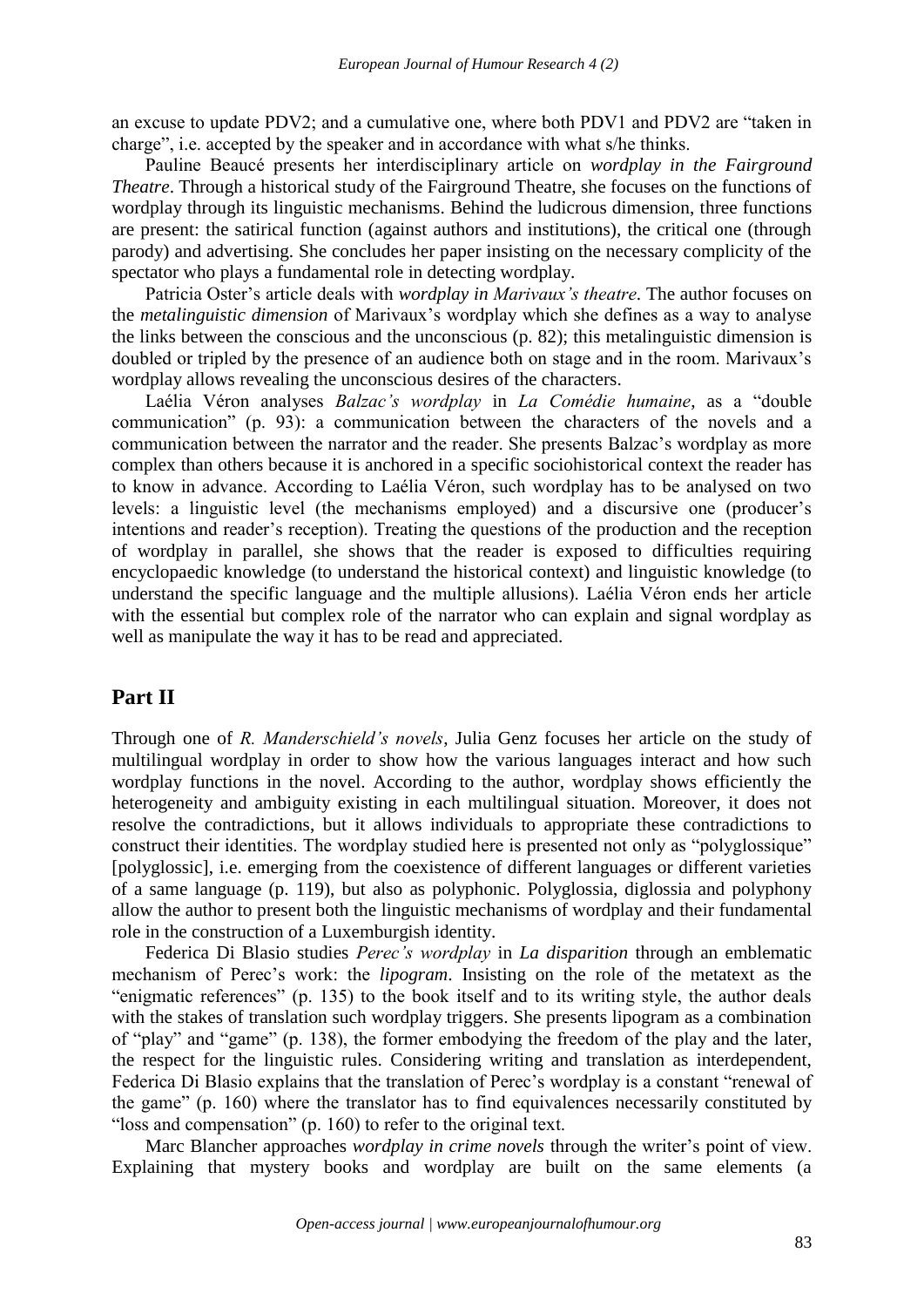mystery/riddle, a game and a double reading), the author divides his article in three parts: a historical overview of wordplay (based on a distinction with puns), its narrative analysis, and, finally, its use in crime novels. After a description of the different kinds of novels belonging to the general literary genre 'crime novel', the author presents the specificities of wordplay through its mechanisms and its functions. He concludes with the questionable links between the writer and his/her wordplay based on his/her intentionality and positioning as a narrator or through the characters s/he stages in the novels.

## **Part III**

In his article on *neologisms*, Jean-François Sablayrolles insists on their playful function. He studies these playful neologisms taking into account three parameters: their functions, their situation of occurrence and their morphological construction. Thus, while listing some morphological constructions, the author insists on the necessary complicity between the interlocutors to decode wordplay, engaging thus in an "as if" (p. 199) mode of communication named "colludique" (p. 200), as if the name/expression produced was a real mistake. Then, insisting on the various situations of occurrence, the author presents different functions of neologisms: hook, complicity, weapon to discredit someone else, sale argument and provocation. He ends his article trying to answer the question of neologisms' lifespan taking into account their situation of occurrence and their mode of diffusion.

Michelle Lecolle interrogates the linguistic notions of *motivation* and *arbitrary* choosing to study wordplay based on a linguistic motivation, which could be "real, supposed or created" (p. 217). Consequently, she treats wordplay as a manifestation of the "linguistic feeling" defined, following a metalinguistic competence which is non-theorized, not necessarily explicit and sometimes unconscious (p. 128). The author proposes an overview of notions such as *epilinguistic*, *metalinguistic* through various authors, and also interrogates the notion of *motivation* from Saussure's seminal work (1916) to its place in linguistics nowadays. Finally, before presenting various kinds of wordplay, the author gives them a new definition through the prism of motivation (p. 233).

The main question asked by Sylvia Jaki is if the diversion of a set phrase by *lexical substitution* constitutes wordplay. To answer this, she uses the *Semantic Script Theory of Humour* (Raskin, 1985). In a first part, the author defines phraseology and the diversion of a set phrase and, after having listed some functions of diversion, she presents the mechanisms of substitution. Then, she explores the notion of wordplay, beginning with a short overview of general definitions before analysing it within the *Semantic Script Theory of Humour* framework and using the central notion in humour studies: incongruity. She concludes by saying that Raskin's notion of *script opposition* cannot explain all the cases of lexical substitution.

Marc Blancher studies *wordplay* used in the collection of *Astérix le Gaulois*, a famous French comic book. The author divides his article in three parts. Firstly, he analyses textual wordplay used in the names of the characters. Then, he focuses on the French references wordplay is based on. Finally, the link between wordplay and picture is analysed. Illustrating his analysis with many examples, the author insists on the fundamental role of the picture both in producing and in interpreting wordplay and, moreover, in detecting the intertextuality on which many instances of wordplay are based.

This book is presented by the authors as interdisciplinary (drawing on both linguistics and literary studies), which is verified. Of course, all the articles focus on *wordplay* but this specific topic does not prevent them from having a larger perspective of these two disciplines. On the one hand, literary scholars reading the book will find, for instance, many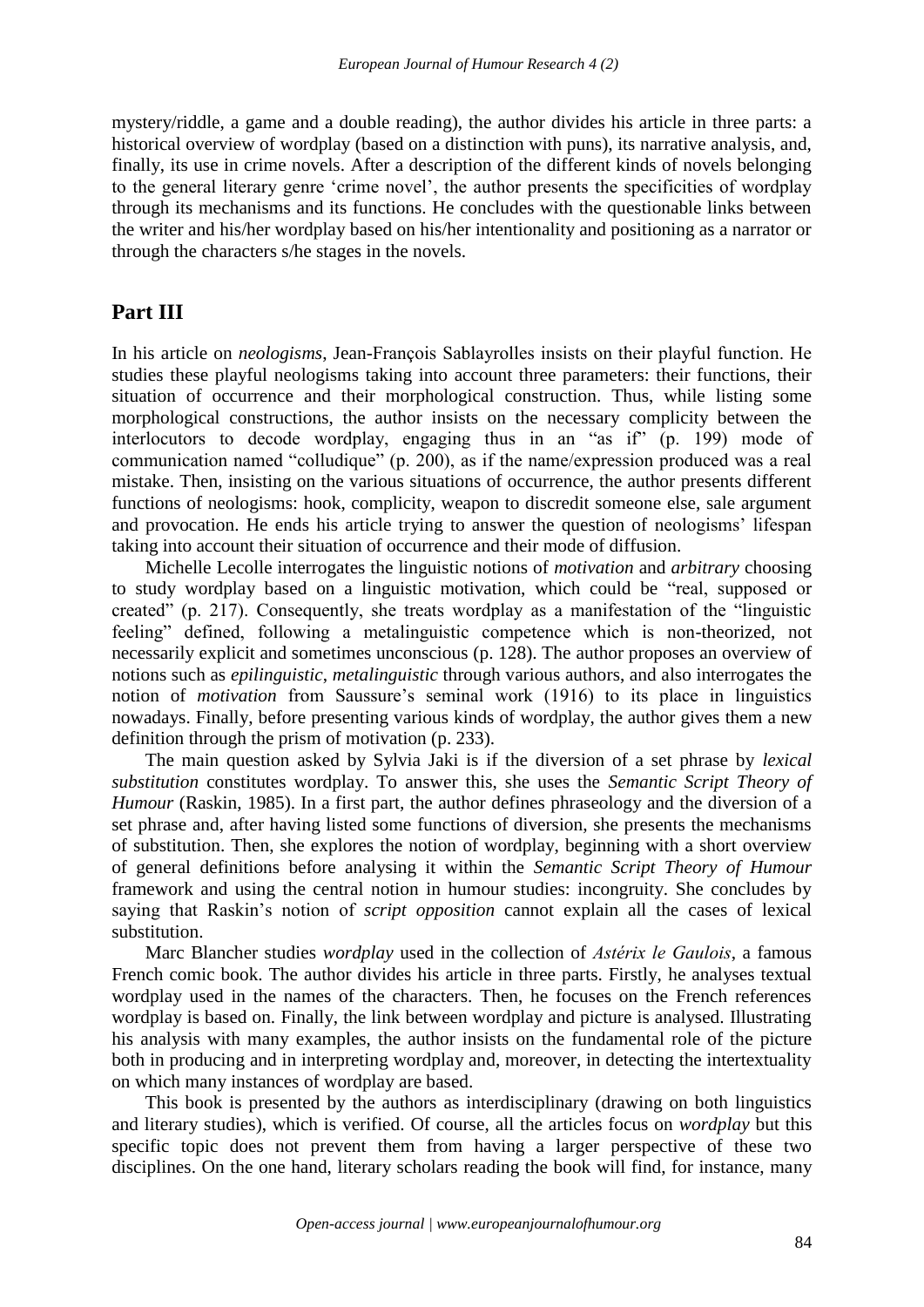deep stylistic analyses concerning specific authors (Balzac, Pérec, Marivaux, Manderschield, etc.) or literary genres such as theatre, novel, comic book, crime novel, etc. On the other hand, readers coming from linguistics will be satisfied reading some articles which ask some central questions in linguistics and enrich current debates. This is the case, for example, with the notions of *motivation*, *points of view*, *linguistic feeling*. Finally, both disciplines are brought together when it comes to examining translation issues. In this regard, the simple title of the book is very well-chosen because no hierarchy appears between linguistics and literature. Both are firmly complementary and whatever the principal approach, the other remains a useful tool to complete the former.

But if linguists and literary scholars may totally relate to the articles presented, I am more sceptical about researchers of humour *per se* (whatever their approach is). The firm stance of the book—which appears as soon as page 6—is that humour research is "étroitement lié" [tightly linked] to wordplay research. This means that these two domains are *close but distinct*. It could be, of course, a simple matter of opinion if the consequences were not prejudicial. Indeed, by considering that humour and wordplay do not constitute the same domain of research, one takes the risk to cut oneself off from a large literature already existing on wordplay. The consequences are various. Firstly, one can read here some already well-known phenomena shown as new results (the necessary complicity between the interlocutors and, in a broader way, all the hearer's activities and competencies are the best examples). Secondly, it is a pity not to use some already existing and useful theories to describe both the production and the perception of humour, which could also apply to wordplay. Finally, when one of these theories is used, it seems that it is partially misunderstood.

As an example, the only author who explicitly asks the question of the links between wordplay and humour is Sylvia Jaki. Thus, she tries to analyse wordplay with one of the most important theories on humour: the *Semantic Script Theory of Humour* (Raskin, 1985). Despite the fact that this theory is only one among others (and sometimes opposite others), the problem is that Sylvia Jaki builds her argumentation, analysis and demonstration on a literal reading of Raskin's work, considering that the "script opposition" Raskin describes is always and necessarily a *strict* opposition. Nevertheless, as Raskin (1985: 108) says, "[a] few others [i.e. other script oppositions] reveal their antonymous nature if slightly paraphrased". What is more, Raskin introduces the concept of "local antonymy" (108) as such: "two linguistic entities whose meanings are opposite only within a particular discourse and solely for the purposes of that discourse". In other words, two elements can be considered as opposite only because they are present in a humorous discourse and not *per se*. As Attardo said, this opposition has to be taken in a "technical sense" (2001: 18). Moreover, Raskin's theory has been revisited in 1991 (Attardo & Raskin, 1991) in a first step towards the *General Theory of Verbal Humour* (Attardo, 2001). One of the contributions of the 1991 article particularly involves the fact that the script opposition is only one of the six "knowledge resources" (Attardo & Raskin 1991: 294) which could account for explaining humour. And more precisely, this nuance justifies why humour –and wordplay– need more than a criterion to be explained: because humour, like the diversion analysed here, is "based on a network of complex associations", as Sylvia Jaki suggests (p. 268).

To conclude, even if I still think that humour researchers could leave a bit disappointed by the studies of wordplay presented here, this book remains a precious source of information for linguists and literary scholars thanks to the theoretical tools developed therein.

> Béatrice Priego-Valverde Aix-Marseille Université, Laboratoire Parole et Langage, France beatrice.priego-valverde@univ-amu.fr